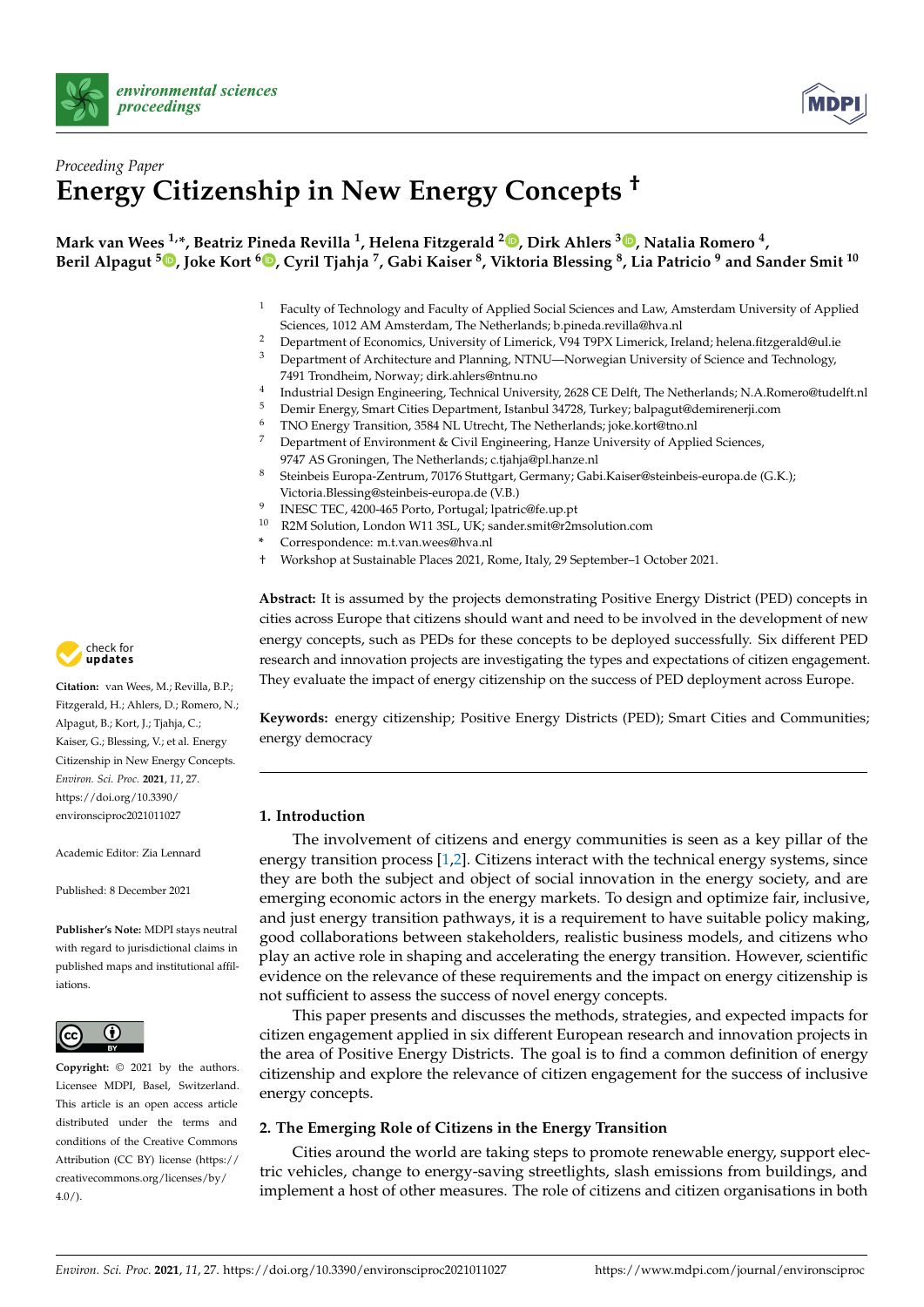driving and facilitating the energy transition towards climate neutrality and inclusivity has gained much attention among scientists, local policy makers, and the private sector. It is in this context where the notion of "energy citizenship" arises, as a placeholder for new social roles and responsibilities for citizens in an energy system in constant transformation [\[3,](#page-3-2)[4\]](#page-3-3). The term energy citizenship represents the active participation of citizens in the energy system and in the energy economy. It concerns both the actions of individual citizens and collective citizens' initiatives and organizations.

Through engaging and facilitating citizen participation, the role of the citizen transforms from a passive consumer to an active participant in the transition as, for example, the initiator of new, local, energy initiatives, becoming a member of such an initiative or by changing from consumer to prosumer.

#### **3. Energy Citizenship as a Driver for PEDs**

Positive Energy Districts (PEDs) are a new concept for energy planning at neighborhood and city scale. PEDs consist of delimited areas of buildings, public spaces, and the infrastructure between them that have a positive total annual energy balance, meaning that the area will deliver, on average, an energy surplus to be shared with its surrounding other urban or peri-urban zones. PEDs require integration of different systems and infrastructures as well as interaction between buildings, the energy users, the regional energy system, as well as mobility and ICT systems, while securing the energy supply and a good life for those in line with social, economic, and environmental sustainability. It is assumed by the projects demonstrating the PED concept in cities across Europe that citizens should want and need to be involved in new energy concepts, such as PEDs, in order for these concepts to be deployed successfully in the long term. There is yet, however, limited scientific evidence that this is the case.

## **4. Case Studies of Six European Projects**

# *4.1. Amsterdam Bilbao Citizen-Driven Smart Cities (ATELIER)*

ATELIER is an EU-funded Smart City project aiming to create and replicate Positive Energy Districts within two lighthouse cities, Amsterdam and Bilbao, and six fellow cities [\[5\]](#page-3-4). Co-creation, citizens' energy communities, and behavioral change are the main strategies for citizen engagement. The project with a duration of 5 years is currently in its third year. In this phase, the project's approach and detailed activities are being designed and tested. Ongoing activities include collaboration with previously established energy communities in the district that serve as testing grounds and establishing so-called Innovation Ateliers that serve as a multi-stakeholder platform, addressing upscaling of specific PED innovations.

#### *4.2. +CityxChange: Positive City Exchange*

Within +CityxChange, the lighthouse cities Trondheim (Norway) and Limerick (Ireland) are developing feasible and realistic demonstration projects in climate-friendly and sustainable urban environments towards Positive Energy Blocks and Districts [\[6\]](#page-3-5). +CityxChange places particular emphasis on the role of citizens as co-innovators in the creation and replication of Positive Energy Blocks and Districts [\[7\]](#page-4-0). Main demos towards this are six interconnected CommunityxChange solutions which can operate as an integrated toolkit, focusing on citizen empowerment through measures including citizen observatories in the form of innovation labs and activation of the local innovation ecosystems through innovation playgrounds [\[8\]](#page-4-1), together forming an urban living lab approach; implementation of open calls for citizen solutions; a Positive Energy Champion Network; and investment and engagement activities to enable citizens to invest in their own buildings for efficiency measures and local energy generation.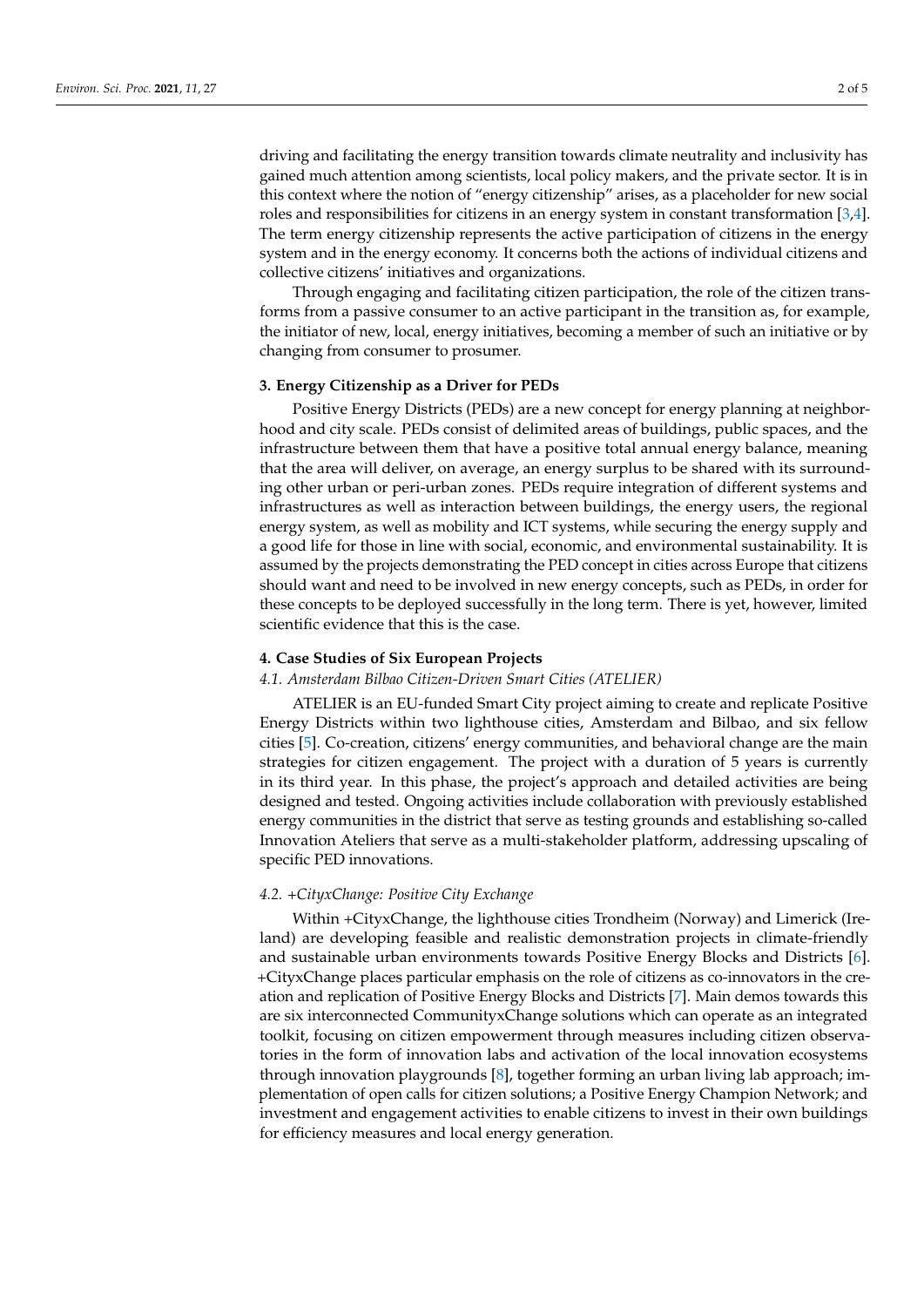#### *4.3. ENERGE: Energizing Education to Reduce Greenhouse Gas Emissions*

The ENERGE project will improve recognition among the whole secondary school population of the issues (climate, societal, economic, environmental) associated with excessive greenhouse gas (GHG) emissions [\[9\]](#page-4-2). ENERGE addresses this need to engage school actors in low-cost energy efficient solutions, as well as to target behavioral, communal, and organizational interventions. By means of monitoring building sensors (e.g., electrical, indoor climate etc.), sociological studies, and new educational approaches, ENERGE creates a systemic and holistic understanding of how schools engage in energy and GHG mitigation. ENERGE will be demonstrated in thirteen secondary schools in France, Germany, Luxembourg, Ireland, the Netherlands, and the UK. An integrated ENERGE platform puts together novel data interactions and teaching strategies for engaging students and teachers in new energy and comfort practices. Students are involved in the design of the ENERGE solution and at a later stage in the design and execution of energy efficiency interventions, using their schools as living labs.

#### *4.4. MAKING-CITY*

MAKING-CITY aims to address and demonstrate the urban energy system transformation towards smart and low-carbon cities, based on the Positive Energy District concept [\[10\]](#page-4-3). The implementation and/or replication of the PED concept developed by MAKING-CITY will be applied in two lighthouse cities (Groningen and Oulu), and planned and designed in six follower cities. For the lighthouse cities of MAKING-CITY, a key challenge for PED development is to understand how citizens consider the topic of energy as related to their own lives and other local challenges, such as public green, climate adaptation, mobility, quality of their houses, etc. Oulu conducted an operational model that is founded on community bridges and forums in the major areas which are open to everyone, while, in Groningen, the participation process is carried out by and for the local citizens, supported by local energy initiatives [\[11\]](#page-4-4). During this process, citizens learn how to execute the strategy by themselves. In addition, questionnaires and tools regarding energy consumption, generation, flexibility, efficiency, mobility, and local communities are developed by the lighthouse cities which are intended to facilitate the co-creation of PED-designs in the follower cities. The feedback collected from the follower cities will be evaluated as potential indicators for realizing their PEDs.

#### *4.5. mySMARTLife*

The mySMARTLife project aims to make the three lighthouse cities of Nantes, Hamburg, and Helsinki more environmentally friendly by reducing the  $CO<sub>2</sub>$  emissions of cities and increasing the use of renewable energy sources [\[12\]](#page-4-5). As part of an open innovation strategy to engage citizens to demonstrate the possibility of efficiently addressing the energy transition issue whilst keeping high-quality living standards, mySMARTLife explored the topic of raising social awareness and acceptance of change by developing key factors that can help raise awareness for social acceptance and engage citizens directly in the development of the transformation. The project involves citizens in the urban transformation, either as consumers/users or as city "planners". The three lighthouse cities have implemented interventions in the field of energy, mobility, and ICT, exploring the key barriers these cities have encountered during the implementation phase and how they tried to overcome them.

## *4.6. POCITYF*

POCITYF will help historical cities to become greener, smarter, and more livable while respecting their cultural heritage by implementing and testing Positive Energy Districts in two lighthouse cities, Alkmaar and Evora, and six follower cities [\[13\]](#page-4-6). POCITYF brings together technology providers, grid operators, policymakers, and local communities to collectively work on integrated innovative solutions across the built environment, energy infrastructure, and e-mobility. A POCITYF's key solution is to have citizens become key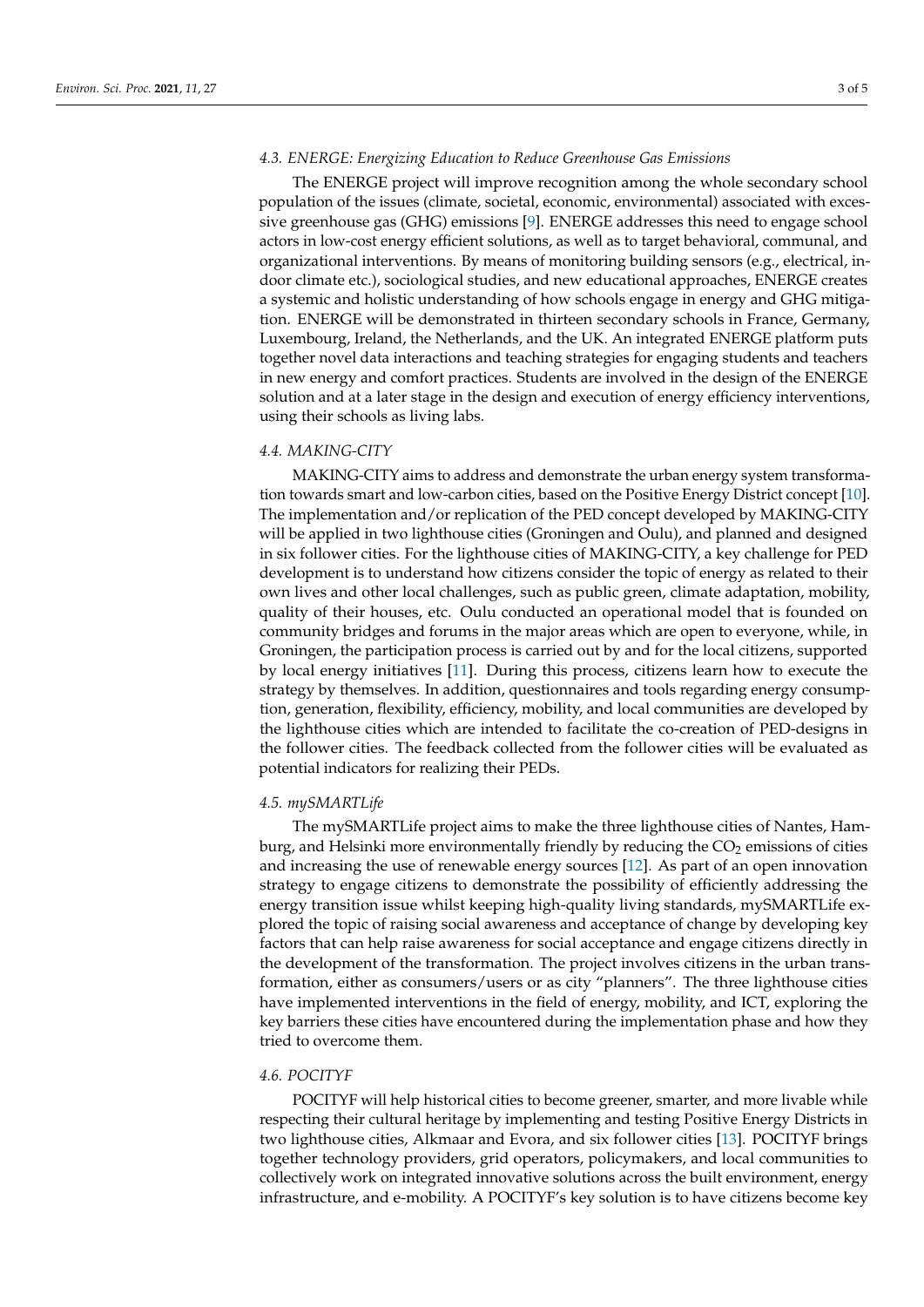stakeholders in the decision-making process is to incorporate a peer-to-peer (P2P) energy trading platform. P2P energy trading empowers citizens to feel in control of their own energy flexibility and to create economic value in a direct way. P2P energy trading could also be leveraged to enhance a community's social cohesion by stacking non-energy-related services that have been identified as bringing added value to its members and nudge people to adjust their behavior.

#### *4.7. Synthesis of Case Studies*

The six projects have different strategies for involving different citizens' populations in the design and implementation of PEDs, from early-stage involvement in the role of "urban planners" in the mySMARTLife project, to becoming active energy traders in the POCITYF project or co-innovators in +CityxChange. The projects have varied ways to measure the impact of their citizen engagement interventions. Furthermore, the positioning of citizen engagement activities in the design of the projects varies. Some projects have separate work packages for citizen engagement, making it a mere isolated activity, where other projects integrate citizen engagement with other, often more technical, activities during the project lifetime.

### **5. Conclusions**

Although there is a common understanding that the active support and involvement of citizens in the design and implementation of new collaborative energy concepts, such as PEDs, is necessary for the success of such concepts, there is no hard evidence yet which supports this claim. Measuring the contribution or impact of citizen engagement on the success of new energy concepts has proven to be difficult. One of the main difficulties is the transdisciplinary nature of the projects and the combination of social, political, and technological interventions that are simultaneously conducted which obscure the impact of a single intervention. Another difficulty is the context-dependent nature of these solutions, which challenges the generalisation of rich yet contextualised knowledge. The lack of a common methodology for assessing the impact of energy citizenship hinders direct comparison of the efficiency of strategies for citizen engagement across projects or cities. A systemic perspective that is sensible to the contextual determinants of each project should contribute to harmonizing the measurement of citizen engagement activities and the related KPIs across the six projects. This is considered a first step towards an understanding of the role and importance of energy citizenship in the energy transition.

**Acknowledgments:** The SCC-1 projects have received funding from the European Union's Horizon 2020 research and innovation programme under respective grant agreements: ATELIER (No 864374), +CityxChange (No 824260), MAKING-CITY (No 824418), mySMARTLife (No 731297) and POCITYF (No 864400). ENERGE is an Interreg North-West Europe (NWE) project, co-funded by the European Regional Development Fund. The represented authors thank their projects and project partners for the work and discussions described here.

**Conflicts of Interest:** The authors declare no conflict of interest.

### **References**

- <span id="page-3-0"></span>1. Seyfang, G.; Park, J.J.; Smith, A. A thousand flowers blooming? An examination of community energy in the UK. *Energy Policy* **2013**, *61*, 977–989. [\[CrossRef\]](http://doi.org/10.1016/j.enpol.2013.06.030)
- <span id="page-3-1"></span>2. Arentsen, M.; Bellekom, S. Power to the people: Local energy initiatives as seedbeds of innovation? *Energy Sustain. Soc.* **2014**, *4*, 2. [\[CrossRef\]](http://doi.org/10.1186/2192-0567-4-2)
- <span id="page-3-2"></span>3. Devine-Wright, P. Energy citizenship: Psychological aspects of evolution in sustainable energy technologies. In *Governing Technology for Sustainability*; Murphy, J., Ed.; Earthscan: London, UK, 2007; pp. 63–88.
- <span id="page-3-3"></span>4. Ryhaug, M.; Skjølsvold, T.M.; Heidenreich, S. Creating energy citizenship through material participation. *Soc. Stud. Sci.* **2018**, *48*, 283–303. [\[CrossRef\]](http://doi.org/10.1177/0306312718770286) [\[PubMed\]](http://www.ncbi.nlm.nih.gov/pubmed/29648504)
- <span id="page-3-4"></span>5. Available online: <https://smartcity-atelier.eu/> (accessed on 1 October 2021).
- <span id="page-3-5"></span>6. Available online: <https://cityxchange.eu/> (accessed on 1 October 2021).